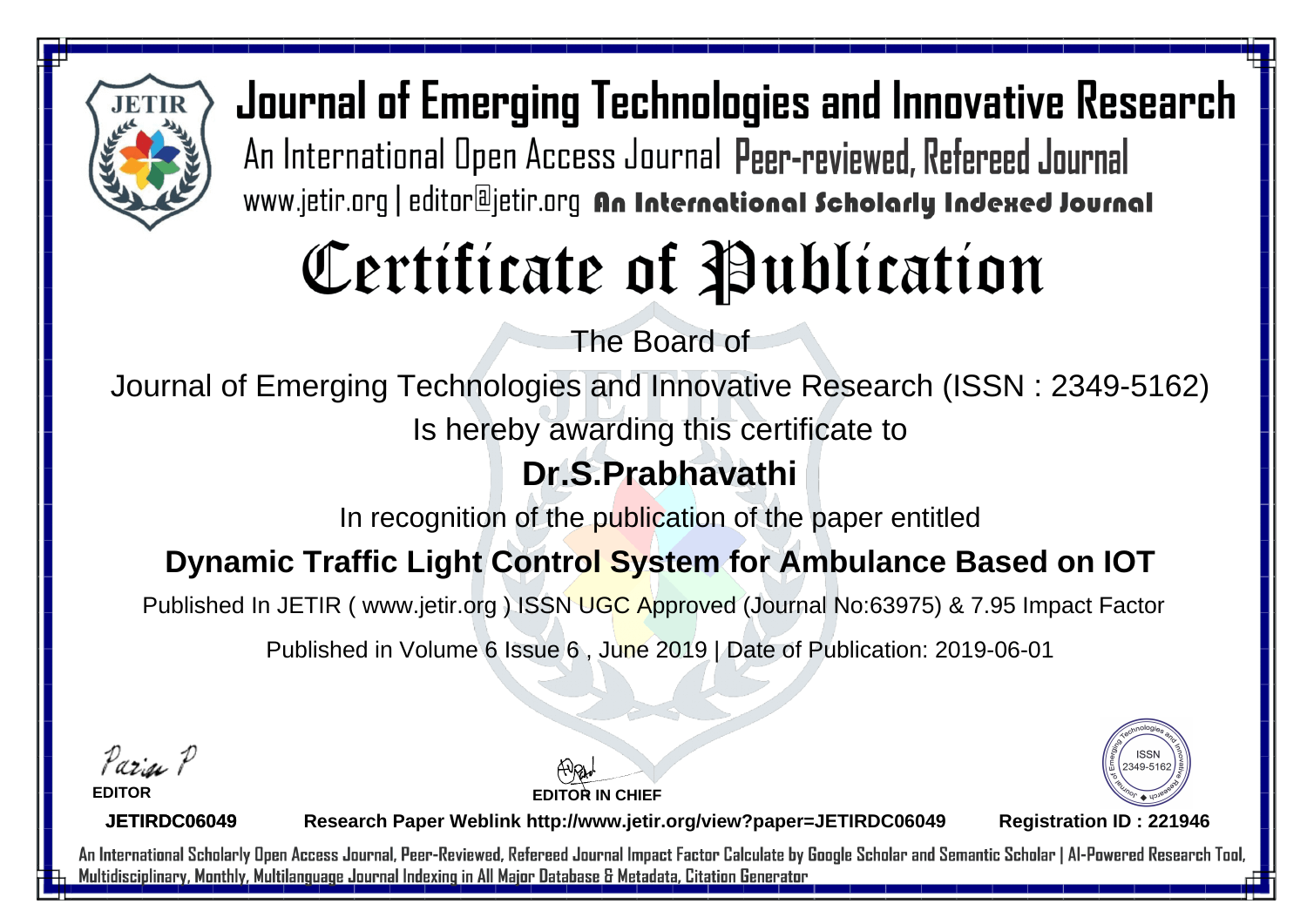

## Certificate of Publication

The Board of

Journal of Emerging Technologies and Innovative Research (ISSN : 2349-5162)

Is hereby awarding this certificate to

### **Padmashree**

In recognition of the publication of the paper entitled

#### **Dynamic Traffic Light Control System for Ambulance Based on IOT**

Published In JETIR ( www.jetir.org ) ISSN UGC Approved (Journal No: 63975) & 7.95 Impact Factor

Published in Volume 6 Issue 6 , June 2019 | Date of Publication: 2019-06-01

Parin P

**EDITOR**

**EDITOR IN CHIEF**



**JETIRDC06049**

**Research Paper Weblink http://www.jetir.org/view?paper=JETIRDC06049 Registration ID : 221946**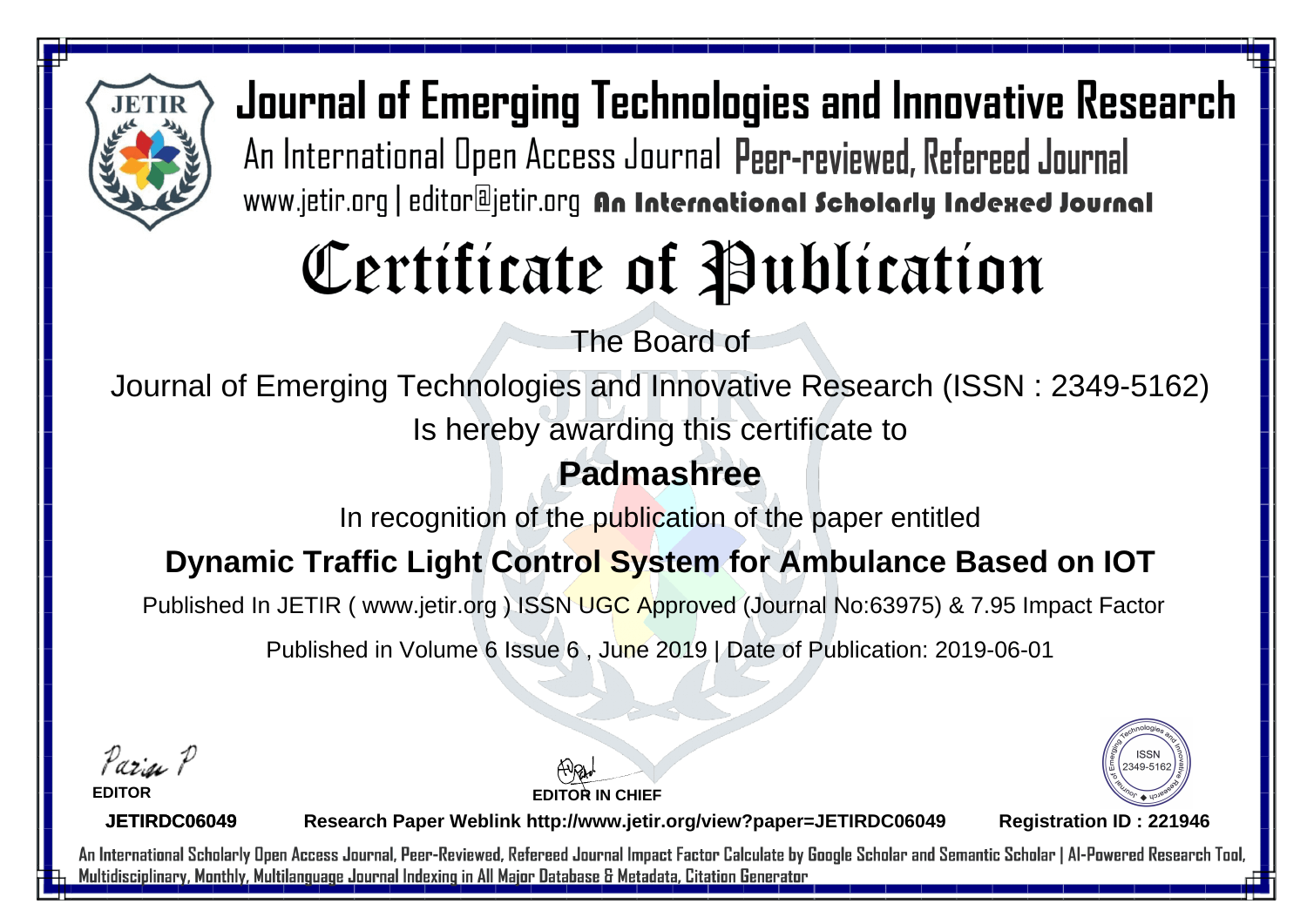

# Certificate of Publication

The Board of

Journal of Emerging Technologies and Innovative Research (ISSN : 2349-5162) Is hereby awarding this certificate to

#### **Prema**

In recognition of the publication of the paper entitled

#### **Dynamic Traffic Light Control System for Ambulance Based on IOT**

Published In JETIR ( www.jetir.org ) ISSN UGC Approved (Journal No: 63975) & 7.95 Impact Factor

Published in Volume 6 Issue 6 , June 2019 | Date of Publication: 2019-06-01

Parin P

**EDITOR**

**EDITOR IN CHIEF**



**JETIRDC06049**

**Research Paper Weblink http://www.jetir.org/view?paper=JETIRDC06049 Registration ID : 221946**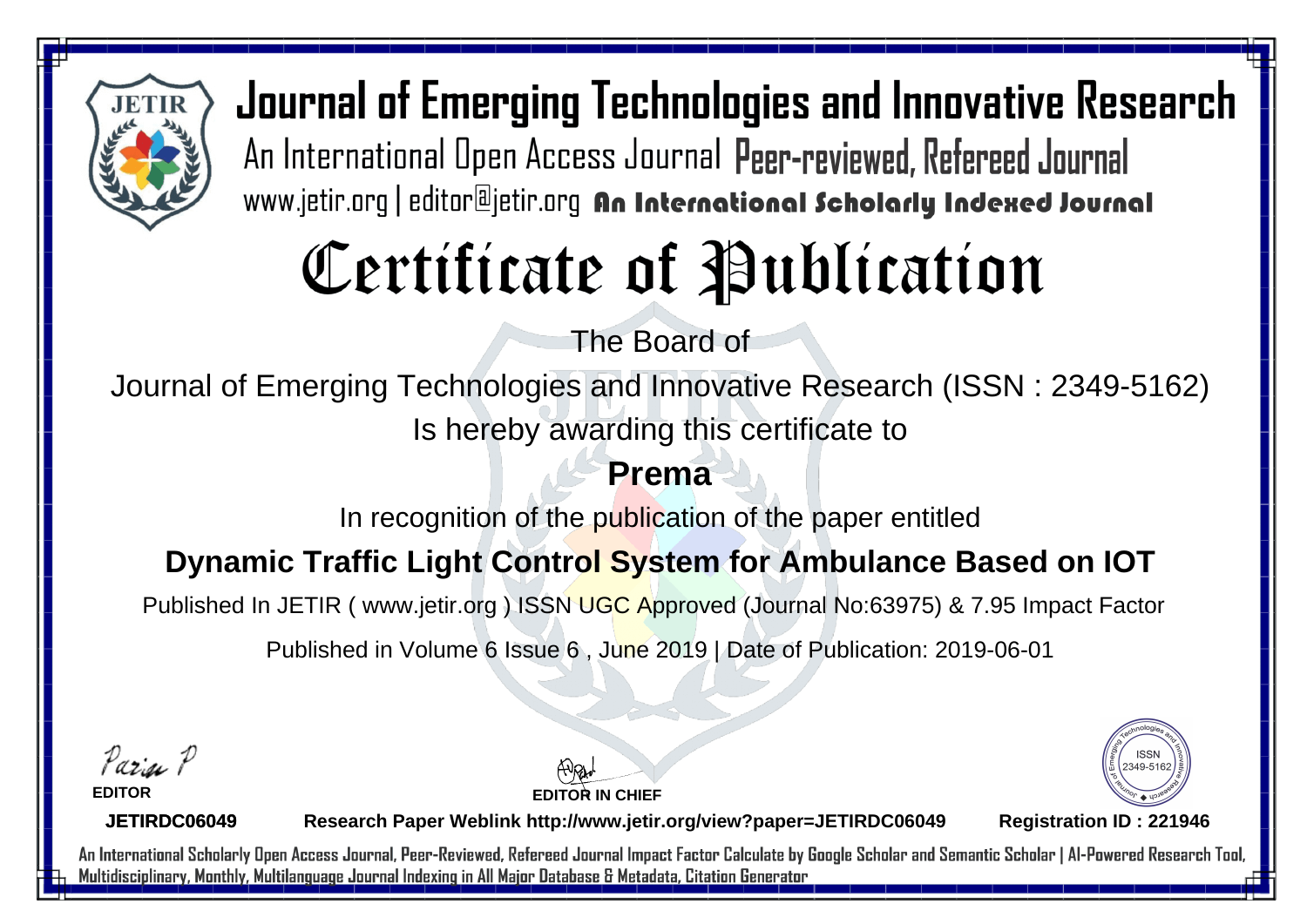

# Certificate of Publication

The Board of

Journal of Emerging Technologies and Innovative Research (ISSN : 2349-5162)

Is hereby awarding this certificate to

### **Anitha.T**

In recognition of the publication of the paper entitled

### **Dynamic Traffic Light Control System for Ambulance Based on IOT**

Published In JETIR ( www.jetir.org ) ISSN UGC Approved (Journal No: 63975) & 7.95 Impact Factor

Published in Volume 6 Issue 6 , June 2019 | Date of Publication: 2019-06-01

Parin P

**EDITOR**

**EDITOR IN CHIEF**



**JETIRDC06049**

**Research Paper Weblink http://www.jetir.org/view?paper=JETIRDC06049 Registration ID : 221946**